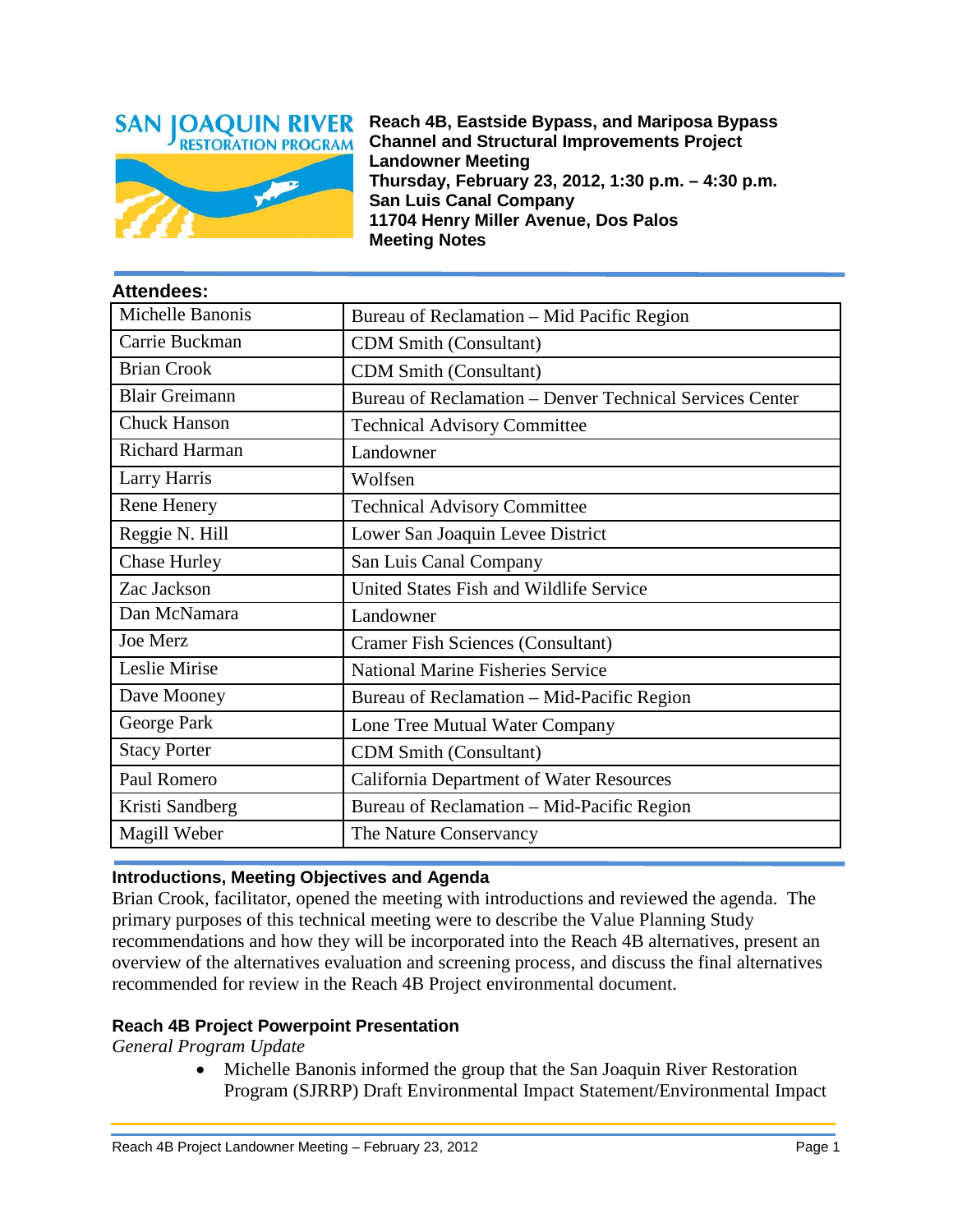Report (Draft EIS/R) comment period closed September 21, 2011. The team is in the process of responding to comments.

- The Final EIS/R with comment responses is anticipated to be released to the public in April/May 2012.
- This water year is most likely going to be designated as Critical High, with a small pulse released in spring and fall, then returning to low flows. The intention is to wet the channel and maintain connectivity with Sack Dam, but there will likely be very little flow.

# *Action Items from Previous Meetings*

- Copies of the California State Lands Commission (CSLC) compilation plats and the Reach 4B preliminary draft levee alignments were distributed electronically to landowners after the last landowner meeting.
- Michelle has developed a diagram showing the overall Program EIS/R process and how the Reach 4B Project EIS/R fits in with the schedule and timing of the Program EIS/R. This figure will be made available on the SJRRP website.
- A handout was provided at this meeting showing the overall affected acres of land under each of the preliminary levee alignments.
- An updated field activity tracker list was provided as a handout at this meeting. All CSLC field activities are complete in Reach 4B. Upcoming biological and cultural surveys for Reach 4B have been added to this field activity tracker.

## *Value Planning Study*

- Michelle Banonis provided an overview of the Value Planning Study conducted by Reclamation.
- The Value Planning Study developed a new alternative, called Alternative A, which included all flows in the Bypass system, levee setbacks in the Eastside Bypass to accommodate vegetation and floodplain habitat, sediment detention structures, and no actions in Reach 4B1 of the San Joaquin River.
- The Reach 4B team has integrated these recommendations into Alternative 2; however, the Value Planning recommendations did not follow the Settlement. The Reach 4B team is trying to incorporate the recommendations but is including modifications in Reach 4B1 to ensure capacity of 475 cubic feet per second (cfs) in order to meet Settlement requirements.
- Michelle noted that the Alternative 2 that incorporates Value Planning recommendations is not the "Preferred Alternative." This will not be selected until the Reach 4B Final EIS/R is released, approximately December 2013.
- The group asked if there would be continual sediment removal in the Bypass under this alternative. The Reach 4B team explained that the engineers were trying to design the channel so that sediment removal would not be needed.
- Several participants made it clear that they fully supported the Value Planning recommendations but did not understand why Reach 4B1 would need to be modified to convey 475 cfs.
- Several participants asked Reclamation to consider including two different Alternative 2 versions, one as recommended by the Value Planning Study as a separate stand-alone alternative with no modifications in Reach 4B1, with the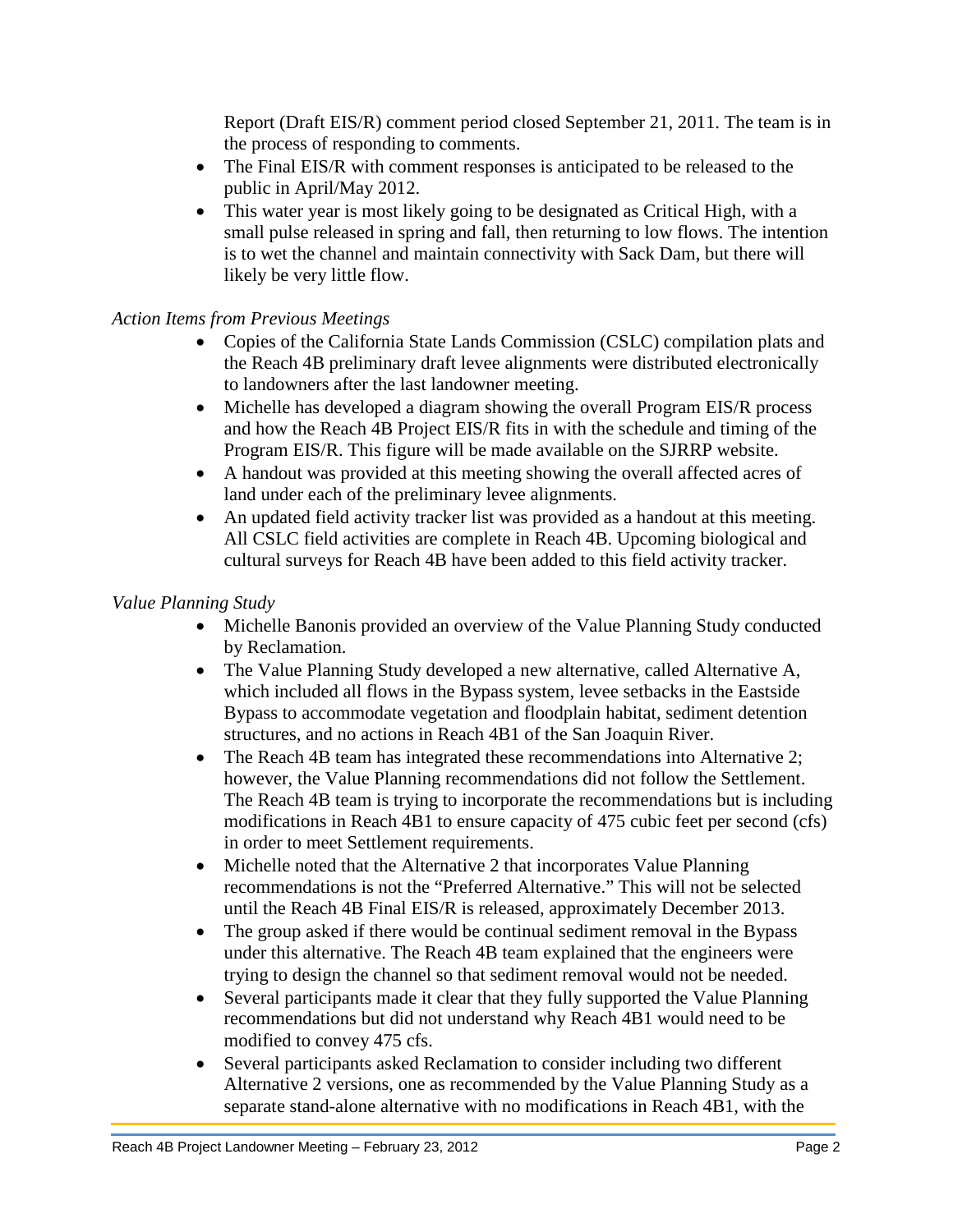understanding that this wouldn't meet all Settlement requirements, and an Alternative 2 that would have modifications in Reach 4B1 and would meet Settlement requirements.

- The group asked when a decision would be made on the Reach 4B Project. Michelle explained that the Preferred Alternative would be selected in the Final EIS/R; however, it would still require a final decision by the Secretary of the Interior. This final decision would be available as part of the Record of Decision, anticipated for release to the public in February 2014.
- Blair Greimann described the engineering in progress to incorporate the Value Planning recommendations into Alternative 2, specifically the new levee alignments for the Eastside Bypass Reach 2.
- Reclamation's Technical Service Center (TSC) has begun to study levee setbacks in the Bypass. They have determined that if vegetation is not managed, the vegetation increases the surface water elevation in the levees and this adversely affected flood control. Managing vegetation would provide fewer fish benefits and create a long-term operations and maintenance responsibility.
- The TSC examined several options for setback levees, including setting the existing levees back 500 feet and 1,000 feet, and modeled the water surface elevation changes.
- Even with the 1,000 foot setback, the modeling indicates that the water surface in the upstream portion of the Eastside Bypass Reach 2 would be about 3 inches higher than under existing conditions. This portion of the Bypass is very flat, so increasing roughness with additional vegetation has a greater effect on water elevations. In addition to widening the levees, it may also be necessary to raise them about a half a foot in this part of the Eastside Bypass. If this is not possible, we may also have to look at other strategies.
- The group asked why the TSC chose to set back the left bank rather than the right bank. The TSC has not developed a final recommendation about which bank to set back yet. Blair said that from a hydraulic perspective, it makes more sense to set back the left bank, but the TSC needs feedback from the landowners on potential issues.
- The group said that there is prime agricultural land on the west side and Refuge lands on the east side. It would likely be much more cost effective to select the east side.
- The group noted that setting back the west levee would take food out of production and would affect water district operations; therefore, there are many more impacts on the west side than the east side.
- The group asked why setbacks were needed for only 4,500 cfs of Restoration Flows. Blair clarified that Alternative 2 would increase the roughness by encouraging vegetation growth. Setbacks are needed to accommodate increased roughness without affecting flood control.
- The group said that if you build the channel and plant trees, the vegetation could back up water and could flood out the locals. The group noted that the designs are being completed in Denver, so how can they understand how the locals are affected?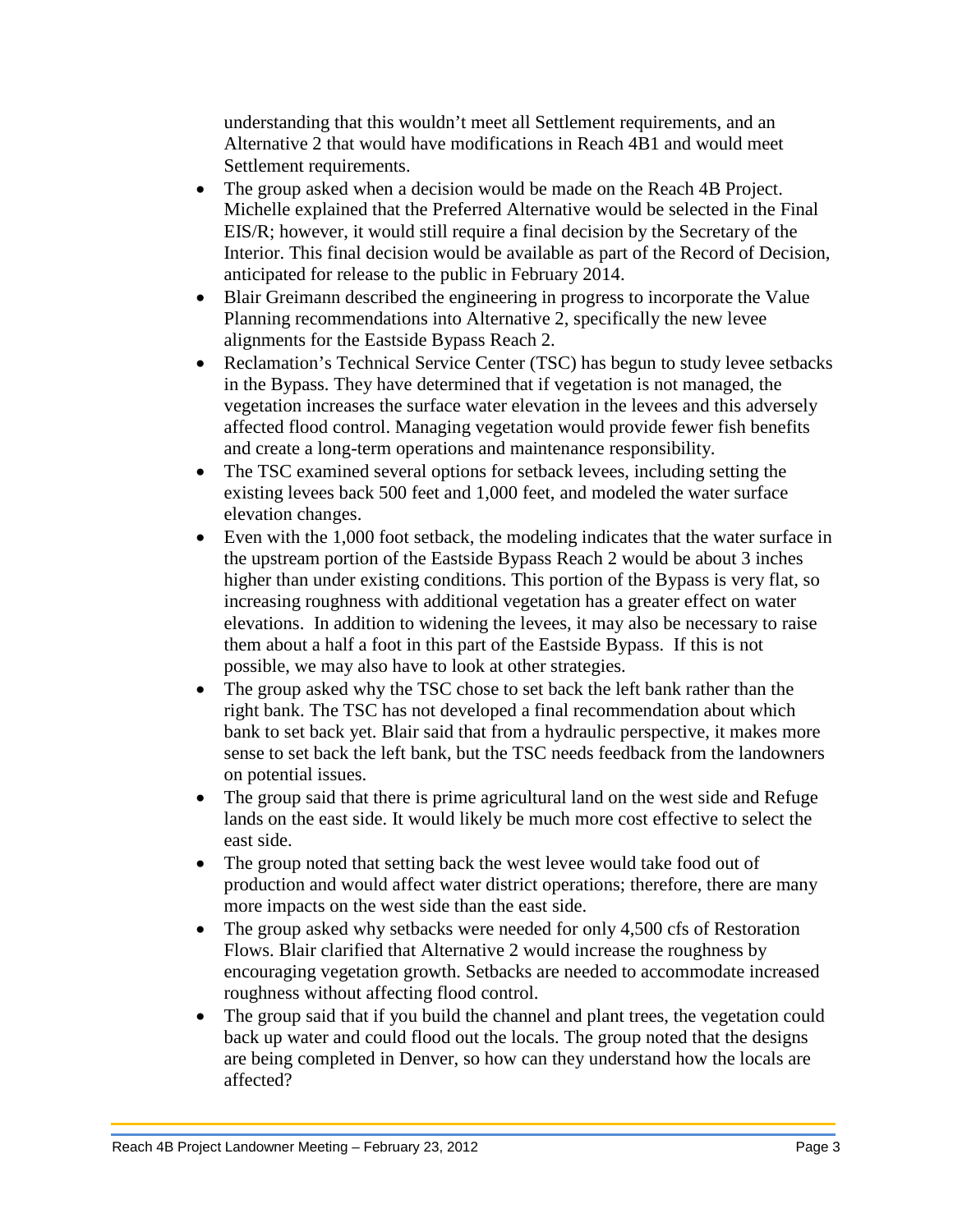- Blair stated that levee raises and setbacks are necessary in order to get the water surface elevation back to existing conditions, or in other words, to not increase the flood risk. The goal is to not increase the risk of flooding using these levee setbacks and raises.
- The group asked if trees were going to be allowed to grow between the levees, and if so, who would be responsible for the required maintenance. Blair said that the TSC wants to minimize maintenance so they are building a very conservative design to allow vegetation to growth with minimal maintenance.
- The group asked why we would encourage fish to stay in the reach by adding vegetation if we want the fish to get out as quickly as possible. Joe Merz said that we want juveniles to grow and get stronger in the reach before they migrate out.
- The group asked how long fish would be in the reach. Joe responded that it could be weeks to months, depending on the water year types.
- The group asked if they would be hatchery-raised to a certain size. Joe stated that the goal is to reduce use of the hatchery over time and eventually have a naturally self-sustaining population.
- Blair stated that we would be planting/revegetating the low flow channels under all of the alternatives, and we could have to irrigate for the first few years until the vegetation becomes established, although we are trying to minimize this practice because of the high costs.
- The group asked if the vegetation would encourage sediment deposition. Blair said that it would, but vegetation would be focused on the edges of the low-flow channel and sediment would still move through the main part of the channel.
- Blair clarified that setbacks in the Eastside Bypass were only required for Alternative 2. No other alternatives need levee setbacks in the Eastside Bypass at this time.
- Blair stated that the TSC is designing the system to make sure that flood risk is not increased over existing conditions.
- Blair then discussed subsidence in the Eastside Bypass and how this is affecting engineering designs. Significant subsidence has occurred in the upper end of the study area, near the Sand Slough area.
- The Army Corps of Engineers estimates up to an additional 9 feet of subsidence at Sand Slough and 2 feet at the downstream end of the Mariposa Bypass from 2000 to 2060. The TSC has not found other reports available on future subsidence. California Department of Water Resources and U.S. Geological Survey are completing surveys, and these results should improve our understanding of subsidence.
- Subsidence affects the levee designs. The TSC examined how it would affect surface water elevations. Freeboard would substantially decrease and significant impacts to flood control would occur even under existing conditions, without the Reach 4B Project. The TSC is working to assess what this would cost and how to account for it in their levee designs for the project.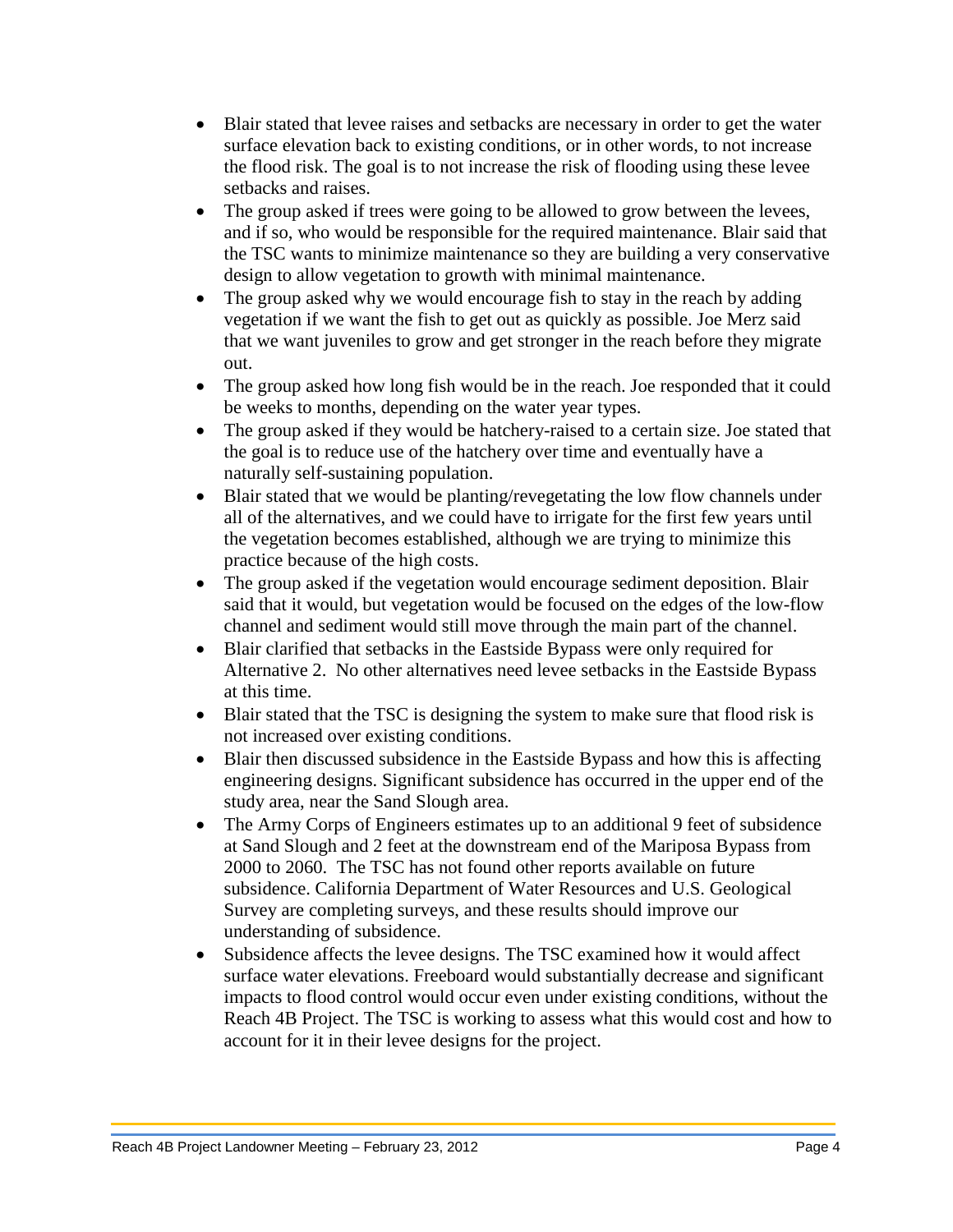## *Alternatives Evaluation*

*Initial Alternatives Development*

- Carrie Buckman presented an overview of the initial alternatives development process, the four Initial Alternatives, and the evaluation criteria to screen the initial alternatives down to a reasonable range of alternatives to be evaluated in the Reach 4B EIS/R.
- Carrie described the four initial alternatives (Initial Alternatives 1 through 4).
- A handout was provided that lists the Initial Alternatives and various levee alignments.

# *Reach 4B Levee Alignments*

- Blair Greimann presented a map of the different levee alignments associated with the four Initial Alternatives.
- Initial Alternative 1 could have levee alignments B, C, or D. Initial Alternative 2 could have levee alignment A, Initial Alternative 3 could have levee alignment A, and Initial Alternative 4 could have levee alignments A, B, or C.
- Levee alignment D represents the maximum reasonable extent and could incorporate side channel morphology.
- The group asked why the levees were needed. Blair explained that alignments B, C, and D were needed to incorporate floodplain habitat and flows up to 4,500 cfs under Alternative 1.
- The TSC developed this range of alignments by first developing the widest levee alignment possible for the required floodplain habitat and 4,500 cfs of flows based on the historic river geomorphology. Then they developed the narrowest levee alignments. They came up with a range and selected an alignment in the middle, alignment C. These are just ranges; the actual levees would be constructed somewhere within these ranges.
- The group asked what the widths were of the levees. Slide 20 of the presentation shows the widths of the different alignments.
- Levee alignment A essentially uses the existing levees (where they exist) but makes them continuous and increases the size in some locations. This alignment would have a maximum capacity of 1,500 cfs because this is the original design capacity of these levees.
- The group asked what the 4,500 cfs was driven by. Some in the group noted that they didn't think Reach 4B ever carried 4,500 cfs, or even 1,500 cfs.
- Dave Mooney explained that the Settlement arrived at that number by looking at the design capacity upstream in Reach 4A and decided that all that water should flow into Reach 4B. The group noted that the landowners were not considered when they came up with that number.
- The group asked if Blair was part of the team to make the decision on where the levees would be placed. Blair said that the TSC is technically evaluating the impacts, and providing that data and information to the decision makers, such as Michelle.
- Blair said that the Reach 4B team is now developing alternatives, examining potential impacts, analyzing impacts in an environmental document (the Reach 4B Project EIS/R), and then selecting a specific "Preferred Alternative". After a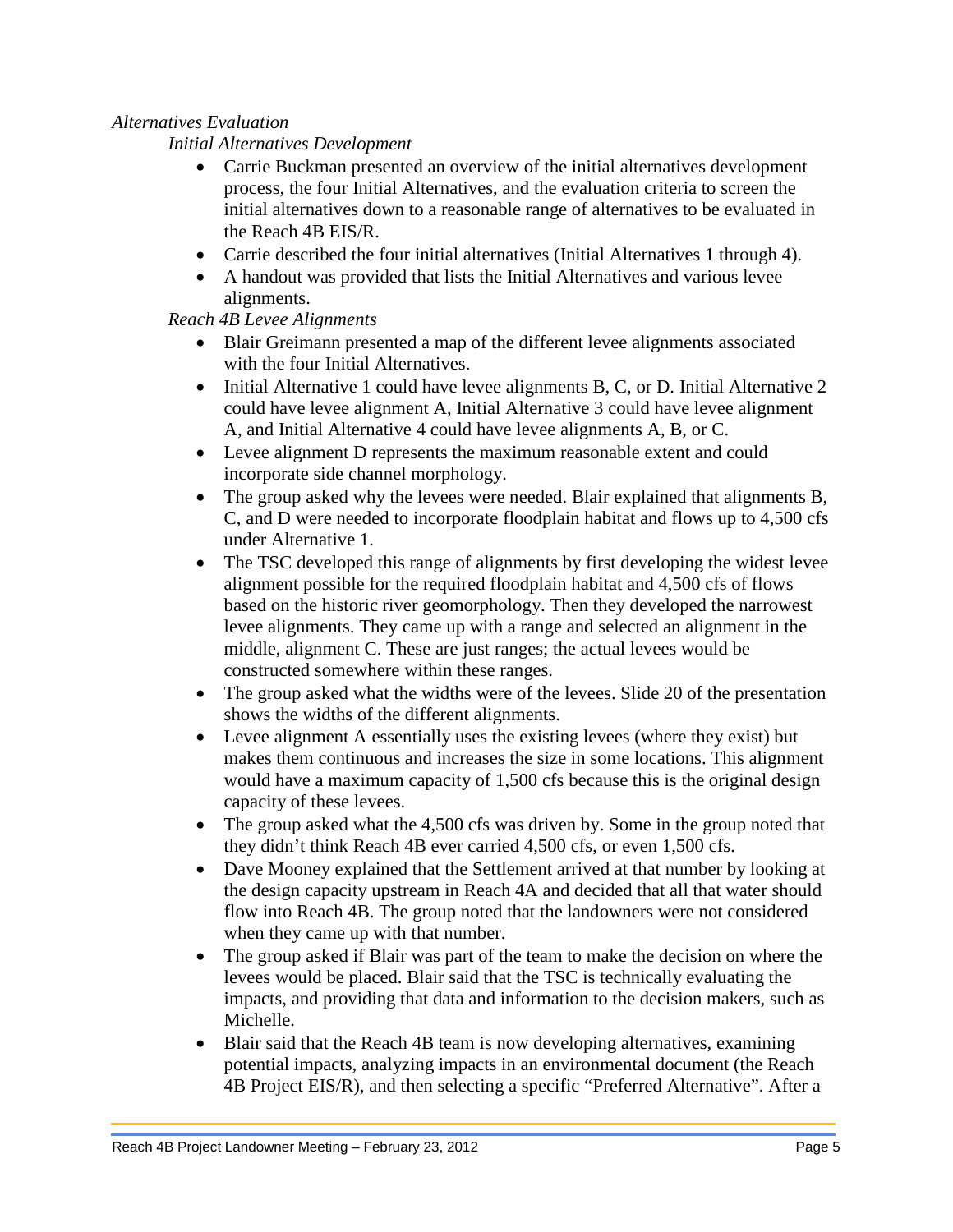Preferred Alternative is selected, the TSC would develop final designs and would site the levees based on the Preferred Alternative from the EIS/R.

- The group asked what percentage of input the landowners had in these decisions. Michelle and Dave stated that it is not possible to determine a numerical percentage, but landowner feedback is very important. Dave stated that they may not always be able to implement everything the landowners want because they are trying to address conflicting viewpoints. But it is very important that they fully understand what the landowners want so that they can do their best to address many of the issues. Dave asked the landowners to please speak up if they are concerned that the Reach 4B team does not understand their feedback.
- Blair then described the flood frequency for Reach 4B1 and presented a series of graphs.
	- o Under Alternative 1, in a wet year (1984 in the model), flood releases would occur in winter and those would be routed down the Bypass as they are now. In spring, flows would ramp up March to April, and then back down to lower base flows with the Project.
	- o During a dry year, smaller flows would occur in the winter (up to 480 cfs), there would be no flows in summer, and then the fall would have flows up to 50 cfs.
	- o Under Alternative 2, flow would only go down Reach 4B1 if it exceeds 16,500 cfs, which did not occurred in any of the years modeled. The group pointed out that historically, this did happen in 1997. Blair explained that the model uses historic hydrology data, but uses the future system improvements, which indicated that flow would not exceed 16,500 cfs.
	- o Blair said that once flood flows come into play, the Lower San Joaquin Levee District would split the flows and operate the sy*s*tem. The TSC only makes an assumption as to how they might operate.
	- o Alternatives 3 and 4 results fall between the Alternative 1 and 2 graphs.

## *Evaluation Criteria*

- Carrie explained that evaluation criteria were developed under seven different categories (Project Objectives, Fisheries, Flood Control, Environmental Acceptability, Cost, Technical Feasibility, and Geomorphology/Sediment Transport).
- These criteria were used to evaluate the initial alternatives and select a range of alternatives to move forward for analysis in the EIS/R.
- The preliminary results of the Project Objectives, Fisheries, Flood Control, Environmental Acceptability, and Cost Criteria were distributed on a handout.

## *Fisheries Evaluation*

- Joe Merz presented the evaluation criteria for fisheries.
- Joe first explained that the Reach 4B study area would function as an upstream migration corridor for adults and a downstream migration and rearing corridor for juveniles and out-migrants. There would be no spawning in this area.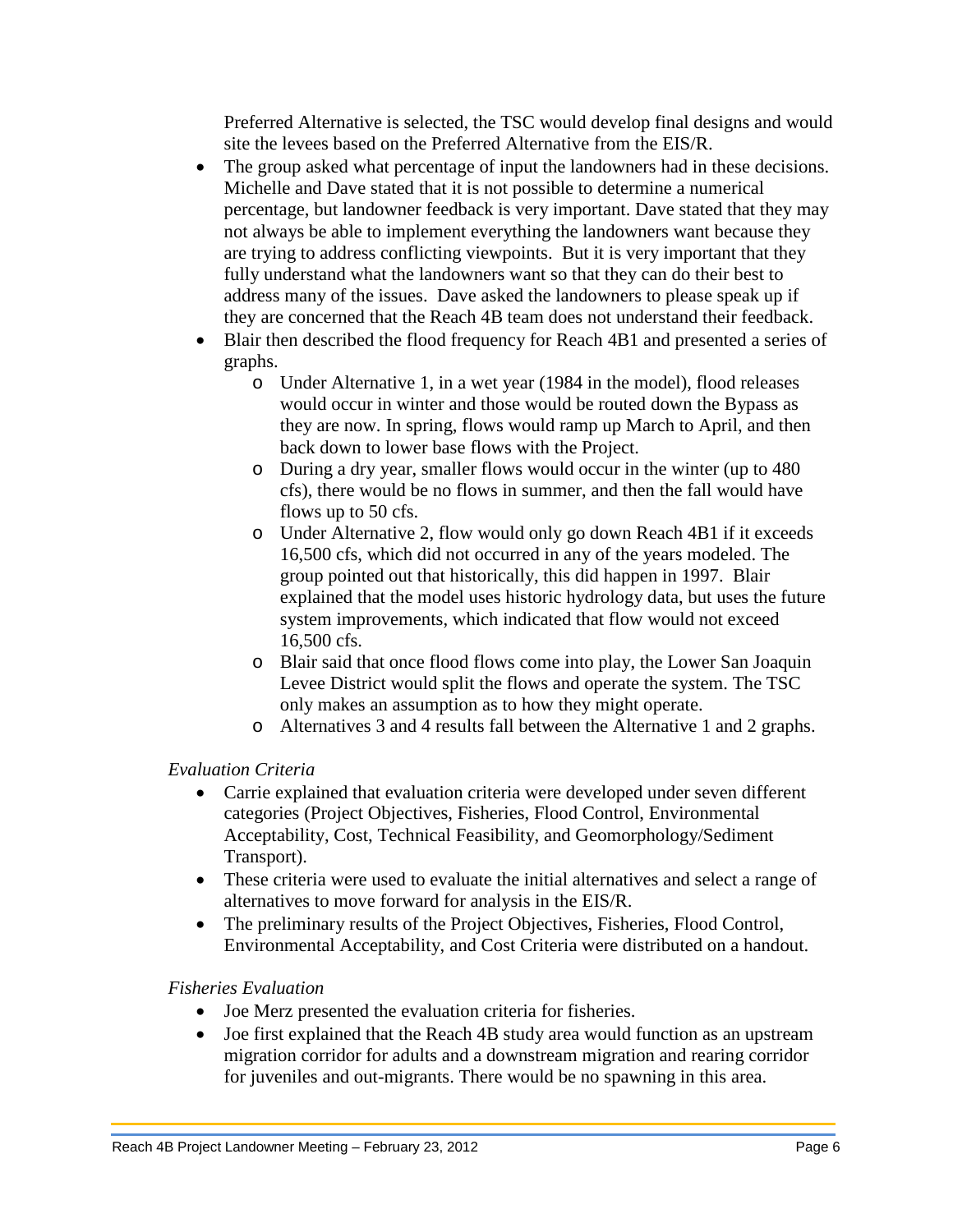- Joe described the three biggest parameters for fish are velocity, temperature, and depth. All three have to come together to create suitable habitat for fish. Joe is working with the TSC to analyze these parameters to determine suitable habitat in the Reach 4B project area. This is referred to as the Habitat Suitability Index, or HSI.
- Joe explained that fry are the younger fish and juveniles are slightly older, can swim faster, and can avoid predators better than fry. Juveniles tend to select faster moving water with greater depths than fry. Young fry like slow moving water close to banks, generally below 2 to 3 feet per second velocity.
- The three main parameters were used to identify optimal habitat in the Reach 4B study area. Joe explained that the 2-D hydrologic model allows the team to estimate acreages of suitable habitat.
- Temperature is an important factor for fish. As temperatures increase, the fish need more food, but when temperatures get too high, it can be lethal for fish. For instance, 55-67 degrees Fahrenheit is optimal for juveniles, but above approximately 74 degrees is lethal.
- These optimal temperatures were compared to preliminary temperature modeling results to identify suitable habitat.
- For some fisheries evaluation criteria (Adequate Pool and Channel Depths, Velocities), the channels were designed to meet specific fish passage requirements; therefore, all initial alternatives scored the same for those evaluation criteria.
- The group asked what fish parameters were being used because no salmon data exists for the San Joaquin River. Joe responded that he is using parameters such as temperature, velocity, etc. gathered from salmon in Central Valley streams.
- Joe stated that temperature analysis is not yet complete; therefore, the criteria scores for temperature have been left blank.
- Carrie added that the temperature modeling is very general. It is not at a fine enough scale to provide specific temperatures at specific locations, but it will give us a range of temperatures that we can compare to the optimal and lethal temperature ranges for fish to determine when such temperatures may occur.
- The group asked if temperatures were too high in Reach 4B to support salmon. Blair and Joe responded that, yes, in some times of the year temperatures are too high for fish, but it only matters if fish are present. Fish will not be present yearround in the Reach 4B study area. We will need to determine when fish are expected to be present and what temperatures would occur while they are present.
- The group asked what would happen if temperatures were too high. Blair responded that the current temperature modeling shows that with the water available, there are enough temperatures to meet fish needs at some time of the year, and that temperatures are not a fatal flaw.
- Rene also noted that sometimes localized groundwater pockets and areas of vegetation provide cooler water. Fish are good at making use of these areas to move through long stretches of higher temperatures.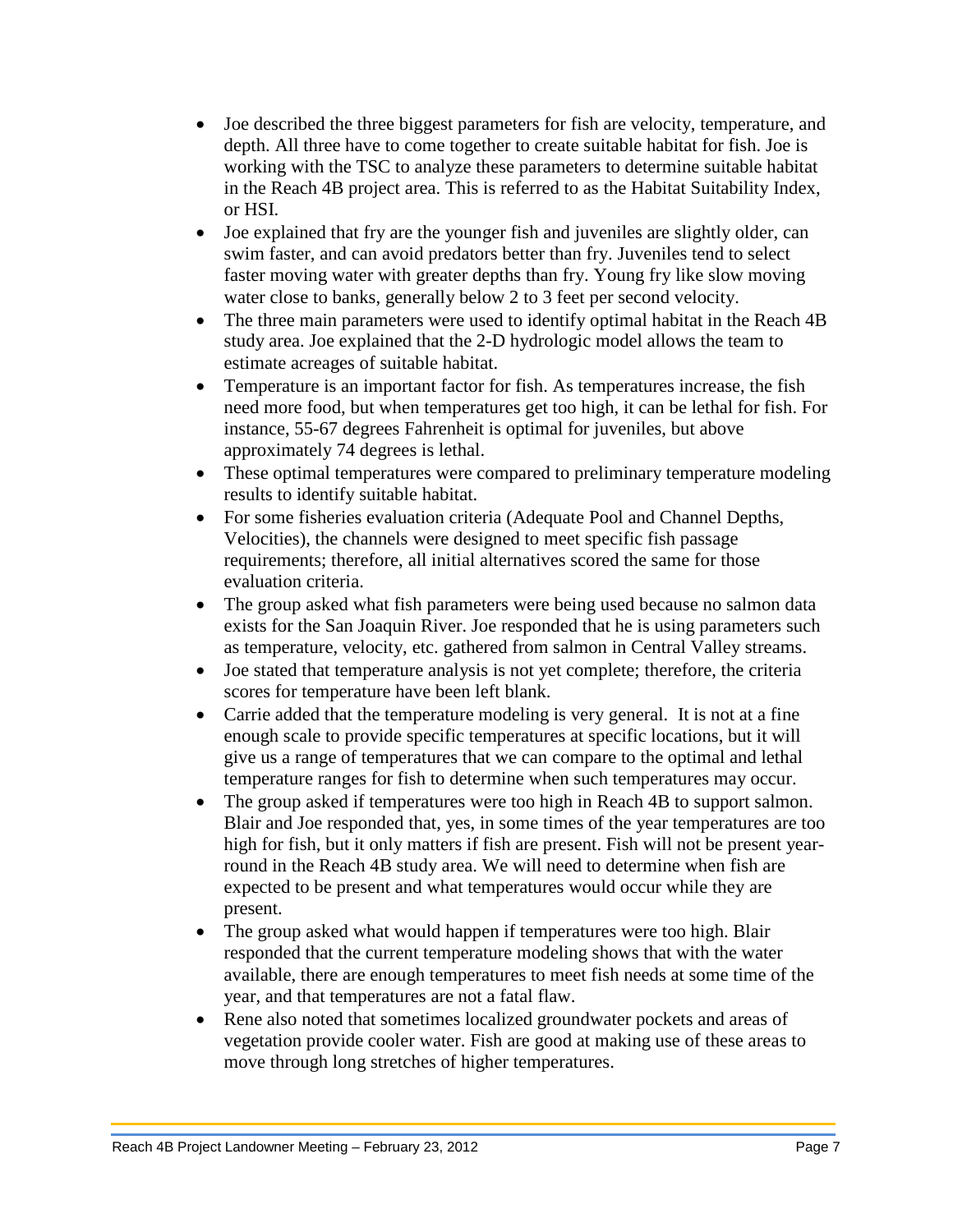- The group asked how much depth there would be in critical dry years. Blair stated that it depends on the time of year; however, in critically dry years, there are periods without flow.
- The group asked what would happen to fish in pools that are 30 feet deep when the flows stop during critically dry years. Blair indicated that he does not expect pools that are 30 feet deep. Also, the river would only be dry a portion of the time, not the entire year. Joe noted that having a big pool get too warm to support predator fish could actually be a good thing in some circumstances.
- The group noted that stagnant holes would be a health hazard. Blair said that pools would be largely the same as they are now.
- The group asked if fish would all leave at the same time. Joe said that over time, as they migrate, studies show that they actually go at different times. If some leave too early and die, the species builds resilience as the later fish survive. Rene added that we do not want too perfect a system because the fish need to develop to be resilient.

## *Geomorphology/Sediment Transport Evaluation*

- Blair Greimann presented the geomorphology/sediment transport evaluation and the modeling results used in this evaluation.
- This is a very low energy system with an average slope of 1 foot per mile. Historically, it was a network of channels, not a single thread.
- Modeling shows, as we split the flows, the capacity for sediment transport decreases.
- As you introduce variable flows, it increases channel complexity.
- If you remove vegetation, you reduce variability. If we don't have vegetation, the system is not as stable for the low flow, and there would be no bank lines.
- The closer the levees are together, the higher the velocities and water surface elevation.
- Subsidence is an important factor occurring in certain areas.
- The TSC completed extensive flow and deposition modeling for each of the Initial Alternatives.
	- o Alternative 1 deposition in the upstream portion of Reach 4B1 near Sand Slough regardless of the levee option. The wider setbacks have more deposition. Downstream, the system is generally stable with some slight erosion all the way through Reach 4B2.
	- o Alternative 2 deposition in Reach 4B1, but not much. The flow that enters is very minor. In the Eastside Bypass, there would be regrading of the channel to reduce deposition. This would create a more stable system, but some erosion would occur in the downstream portion of the Eastside Bypass Reach 2 and the Mariposa Bypass.
	- o Alternative 3 increased deposition at Reach 4B1 near Sand Slough at 475 cfs and in the upstream portion of the Eastside Bypass because the Bypass would not be regraded. The downstream portion of the Eastside Bypass Reach 2 and the Eastside Bypass Reach 3 would have some erosion.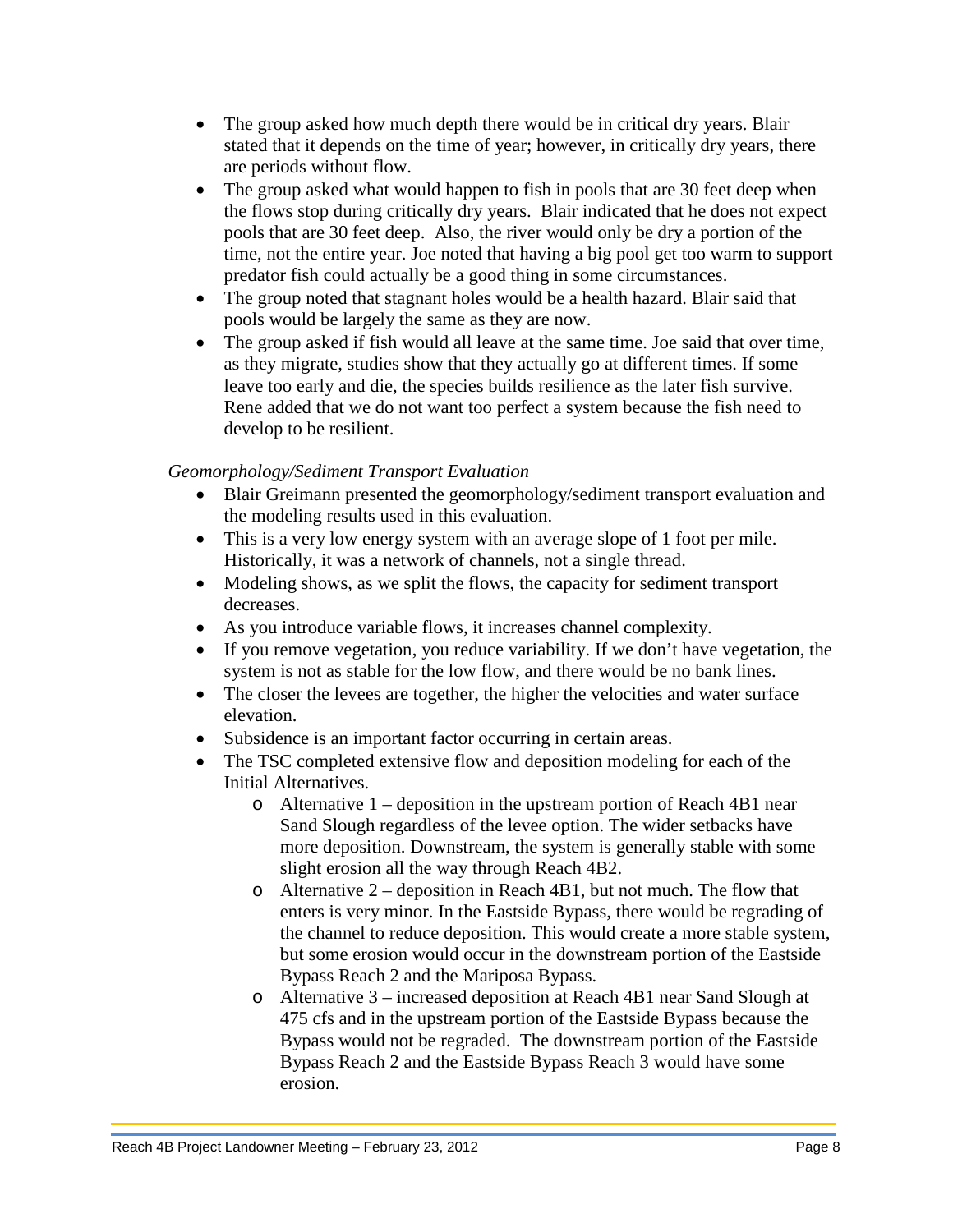- o Alternative  $4$  under levee alignment A (1,500 cfs maximum capacity), there is more erosion as the levees are narrow, increased velocity. There is decreasing deposition in the upstream areas because of the narrow levees.
- All designs try to minimize erosion and deposition.
- Alternative  $2 -$  would restore a slope in the bypass system to be a fairly selfsustaining system, but it would initially require almost 1 million cubic yards of material excavated.
- The group asked if flow would affect subsidence. Blair stated that subsidence looks to be due to groundwater pumping, but there is a long lag time. Even if you stabilize groundwater levels, compaction could still occur for a time. Restoring flow would restore groundwater to some extent, but we do not know how much.

## *Evaluation Results and Final Alternatives for Analysis in Reach 4B EIS/R*

- Carrie discussed each of the alternatives and how they performed under the evaluation criteria. Carrie then discussed the alternatives recommended to be moved forward for analysis in the Reach 4B EIS/R. Slides 58-63 describe the alternatives proposed to move forward.
- The group had an extensive discussion on incorporating the Value Planning recommendations into Alternative 2 and how it might be presented in the EIS/R without improvements in Reach 4B1, knowing that it would not meet all the Settlement requirements. The group greatly appreciated the results of the Value Planning and supports Alternative 2 without any improvements in Reach 4B1. The group then requested that Alternative 2 be split into two separate and standalone alternatives, one with improvements in Reach 4B1, and one without.
- The group noted that the Settlement does not require flows in Reach 4B1, only capacity of 475 cfs. The group asked why the government would spend money improving capacity in Reach 4B1 if it would never (or very rarely) have flows. The group noted that several landowners believe the Reach 4B Project would work best if all flows were kept in the bypass. The group expressed frustration that the main reason the Natural Resources Defense Council wants the flows in Reach 4B is because it was once a river. The group said that historically, water didn't stay in that channel; it spread out because it was so flat, and flooded in a sheet of water across the land. The group stated that the Mariposa Bypass is actually an old channel.
- The group asked if these final alternatives would be presented in a document to comment on. Michelle stated that, yes, these final alternatives will be evaluated in the Reach 4B EIS/R. The public (including landowners) will have an opportunity to comment on the document. After all comments are received, decision makers will select the Preferred Alternative. This Preferred Alternative will be identified in the Final EIS/R which will be released to the public.
- Also, a Project Description Technical Memorandum is currently being developed. This document will describe the Initial Alternatives, the evaluation criteria and process, and the final alternatives to move forward in the EIS/R. This document is anticipated for release to the public in the next few months, before the EIS/R gets underway.